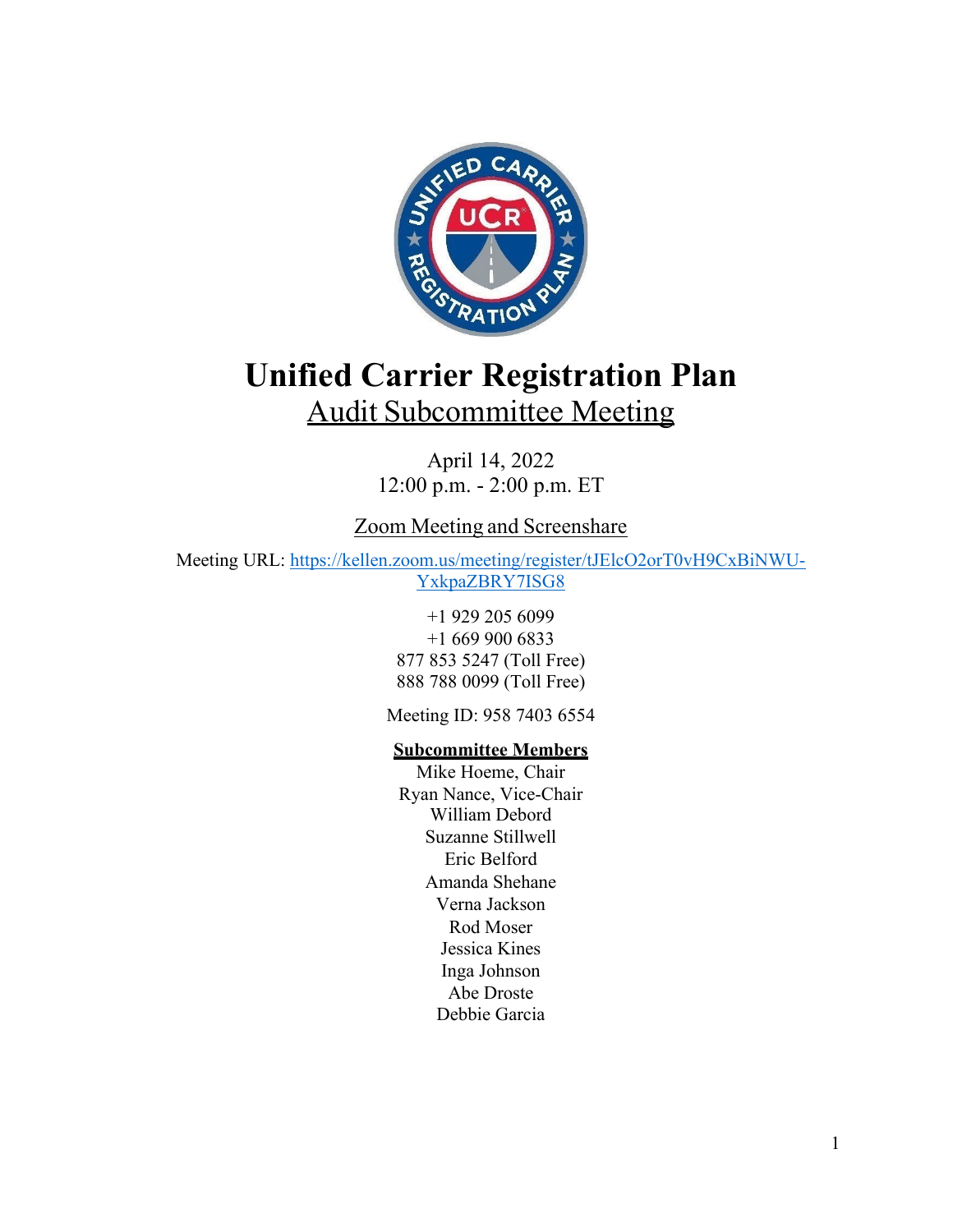# **UNIFIED CARRIER REGISTRATION PLAN AUDIT SUBCOMMITTEE MEETING April 14, 2022**

# **AGENDA**

# **I.** Call to Order – Audit Subcommittee Chair The Audit Subcommittee Chair will welcome attendees, call the meeting to order, call roll for the Audit Subcommittee, confirm whether a quorum is present, and facilitate self-introductions.

#### **II. Verification of Publication of Meeting Notice – UCR Executive Director**

 The UCR Executive Director will verify the publication of the meeting notice on the UCR website and distribution to the UCR contact list via e-mail followed by the subsequent publication of the notice in the *Federal Register*.

### **III.** Review and Approval of Subcommittee Agenda and Setting of Ground Rules – Audit **S**ubcommittee Chair

*For Discussion and Possible Audit Subcommittee Action*  The Agenda will be reviewed, and the Subcommittee will consider adoption of the agenda.

#### Ground Rules

 $\triangleright$  Subcommittee action only to be taken in designated areas on the agenda.

#### **IV. Review and Approval of Subcommittee Minutes from the December 2, 2021 Meeting** – Audit Subcommittee Chair

*For Discussion and Possible Subcommittee Action* 

Draft minutes from the December 2, 2021 Subcommittee meeting via teleconference will be reviewed. The Subcommittee will consider action to approve.

# **V. Proposal to Revise the UCR Handbook Regarding Calculating Fees and New Market Entrants –** Audit Subcommittee Chair

*For Discussion and Possible Subcommittee Action* 

The Audit Subcommittee Chair will discuss potential revisions to the UCR Handbook regarding terminology used for calculating the UCR fees based on the 6-tier system, and new entrants into the market. The Audit Subcommittee may consider action to recommend revisions to the UCR Board of the UCR Handbook calculating UCR fees and when new market entrants are subject to payment of UCR.

# **VI. Proposal to Revise the Relevant Time-Period Described in the UCR Handbook –** Audit Subcommittee Chair

*For Discussion and Possible Subcommittee Action*

The Audit Subcommittee Chair will discuss potential revisions to the UCR Handbook regarding the relevant time-period to use for determination of the size of a carrier fleet, for purposes of its UCR tier used to register for UCR. The Audit Subcommittee may consider action to recommend revisions to the UCR Board of the UCR Handbook regarding relevant time-period to use for determination of the size of a carrier fleet for purposes of its UCR tier used to register for UCR.